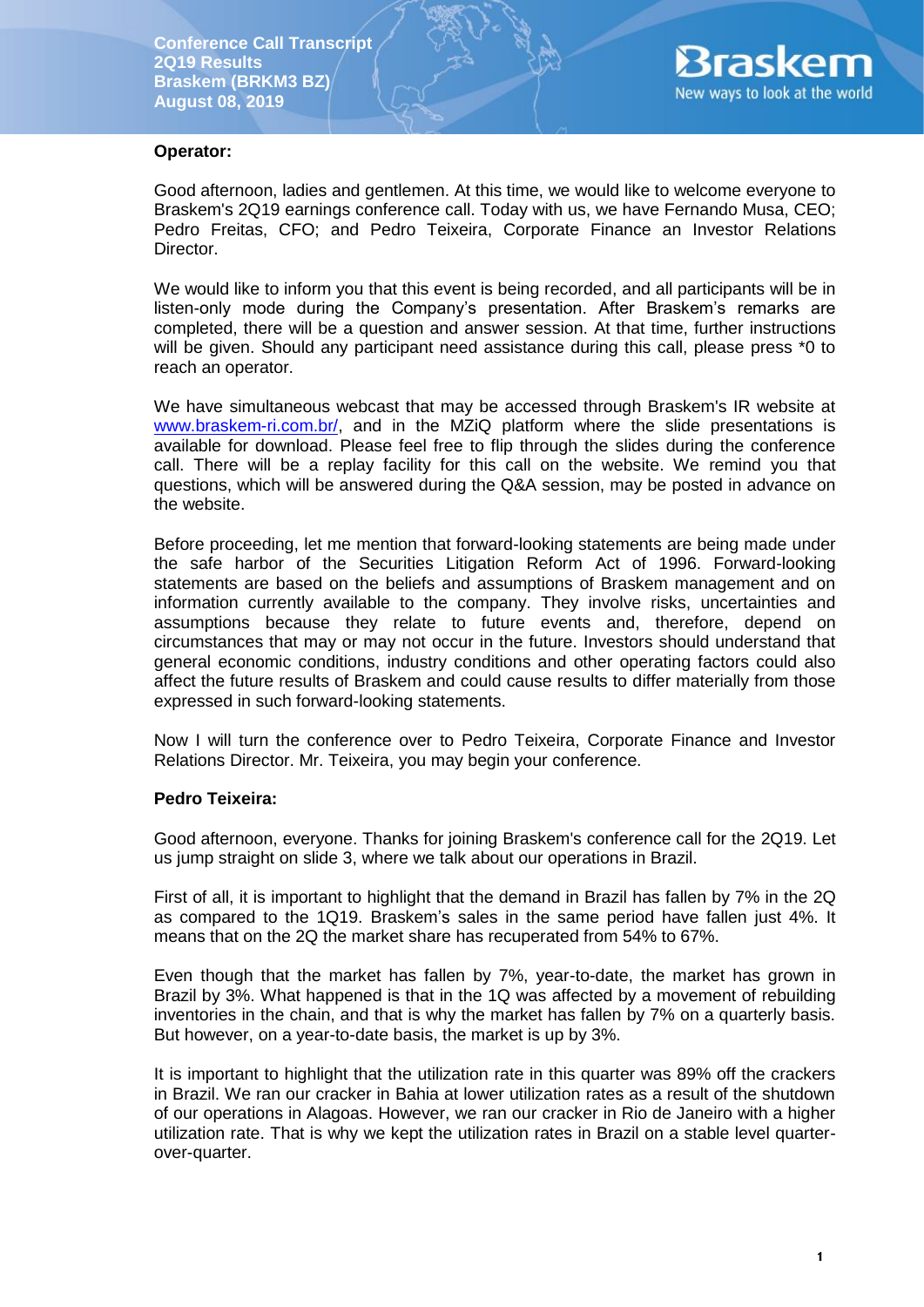

On the EBITDA, it has fallen by 47%, from US\$293 million on the 1Q to US\$154 million in the 2Q as the consequence of lower spreads of polymers, as a consequence of the new PE capacity in the U.S. and the lower growth pace of Chinese economy.

Moving towards slide 4, here we highlight our operations in the U.S. and in Europe. In the U.S., we had a very good market. The market has grown by 9%, and our sales have risen by 7% driven by lower resin prices that encouraged converters to refuse inventories.

In Europe, the movement was the opposite. The demand has fallen by 9%, and our sales have decreased by 20%. The demand in Europe was lower because of the slowdown in the economy in the region and by the summer. Usually, the demand is weaker during this time, during this quarter.

Braskem's sales have fallen by 20% as a consequence of lower supply of propylene in one of our facilities in Germany as a consequence of operational issues in one of our suppliers, and we decided to anticipate and stockage from maintenance that would happen in the following quarters. We anticipate it to 2Q19.

All in all, the EBITDA in U.S. and Europe went up by 50%. We will talk a little bit later, but spreads in U.S. are high. We run with a utilization rates much better in the 2Q as compared to the 1Q, so we were able to increase our EBITDA by 49%.

Moving on to slide 5, here we talk about our operations in Mexico. The PE demand quarter-over-quarter was stable, as well as our sales, which was stable as well. We run our facility in Mexico with capacity utilization rates of 72%. It was 7 p.p. down in comparison with the 1Q19, reflecting a lower supply of ethane.

As a consequence of that, we have lower availability of products to export. In the 1Q, we exported 90,000 tons, and in the 2Q, we decreased this number to 81,000 tons.

The EBITDA of this quarter was 13% lower from US\$100 million that we posted in the 1Q19 to US\$88 million in the 2Q19, as a consequence of lower supply of ethane and also lower spreads that we faced in 2Q as compared to the 1Q.

Moving to slide 6, here we talk about our CAPEX. We invested in the 1H19 R\$1.1 million. This represented 36% of the R\$3.3 billion that we announced as our investment budget in the beginning of the year.

From this R\$1.1 billion that we already invested, an important portion of that, of around R\$400 million, is related to our new PP plant that we are constructing in the U.S. that reached 65.5% of physical completion and should become operational in 2020, and will add 450,000 tons of additional PP in the U.S. market.

Considering the more challenging-than-expected petrochemical scenario impacted by the slower global economy growth, the Company will reduce its 2019 budget for investment by approximately US\$100 million. We are still analyzing where the cuts will happen. However, because of the cycle, because of the petrochemical scenario and the economy growth, we are revisiting what products will be prioritized.

Moving to slide 7, here we talk about our free cash flow for the 1H19. On a consolidated basis, we posted in this quarter an EBITDA of R\$1.6 billion, adding up to an EBITDA that we posted in the 1Q of R\$3.3 billion, resulting into an EBITDA of R\$4.9 billion during the first six months of the year.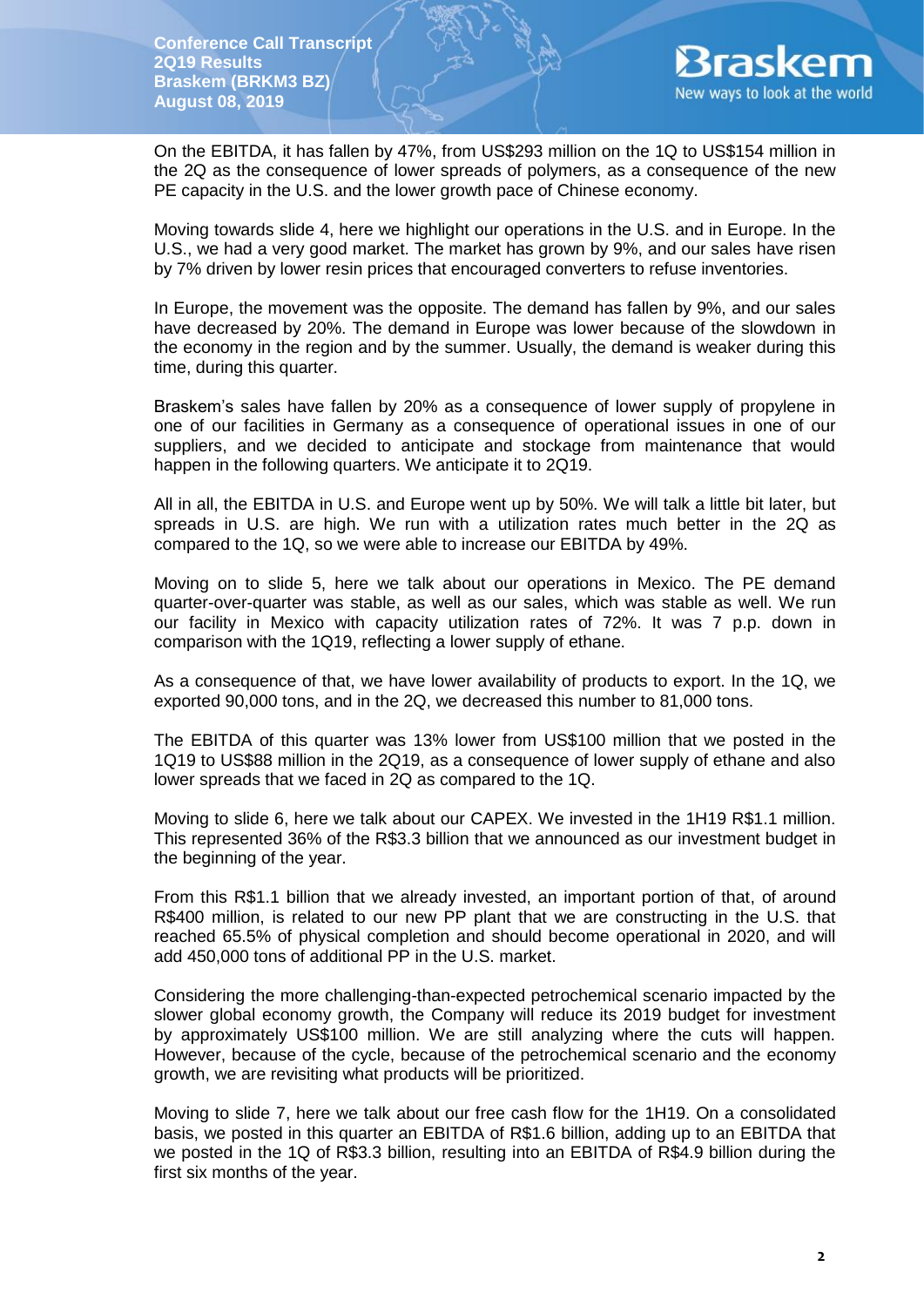

From this R\$4.9 billion, R\$2.2 billion were related to nonrecurring events, and the vast majority of such nonrecurring events happened in the 1Q19. We discussed such events in the previous calls, most of them are related to the recognition of physical tax revenue. So the current EBITDA for the 1H19, deducting such nonrecurring event, was R\$2.7 billion.

We had positive impact of working capital variation in this quarter in around R\$2 billion, as a consequence of volume of sales that were down and this reduced the accounts receivable, and the increase of volume of imported naphtha at competitive prices and longer payment terms.

The maintenance CAPEX, we have already discussed it, R\$687 million. Interest paid accumulated R\$1 billion since the beginning of the year, and we paid around R\$200 million of income tax. Strategic investments and the vast majority of debt is the Delta project and the PP plant in the U.S., which amounted R\$473 million.

Adding all of these numbers, we had a positive free cash flow before debt of R\$2.4 million, a strong free cash flow that would represent a 15% return for investors.

Moving to slide 8, here we talk about our debt leverage and credit rating. We ended the quarter with a total cash position of US\$2.4 billion. If we add the revolving credit facility of US\$1 billion, we will reach US\$3.4 billion of liquidity available for the Company. Such amount of US\$3.4 billion is sufficient to cover the debt service of the Company, the amortization schedule of the Company during 46 months without considering any cash generation of the Company.

Without considering the R\$3.8 billion that we have in cash blockage as a result of the issue that we have in Alagoas that we will talk a little bit later in this presentation, the amount of liquidity of the Company is sufficient to cover the amortization schedule of the company throughout 38 months. So we have a sufficient amount of liquidity available to serve our debt.

Moving to slide 10, here we bring a slide where we talk a little bit about the situation that we have in Alagoas, the impact, the status. First, it is important to discuss and explore what is the business model that we currently have in Alagoas.

Before we stopped our operations in Alagoas, we had an integrated model that was integrated from the salt until the PVC. We explored salt in Alagoas, plus electricity. We produced caustic soda and chlorine. Caustic soda, we need to sell it to clients in the market, and chlorine was used for the production of EDC, VCM and PVC. And therefore, we used to sell PVC to the clients.

The Company rapidly changed its business model in Alagoas into a nonintegrated business model. As of now, the Company is importing caustic soda, so we are no longer producing caustic soda in Alagoas. We do produce caustic soda in Bahia, and the caustic soda that we are importing is serving the clients. So the clients are being attended from the caustic soda that the Company imported. We are also importing EDC so that we are able to produce VCM, and therefore, produce PVC and be able to serve our clients here in Brazil.

The nonintegrated model is, of course, less competitive than the integrated one, and we bring in the middle of the graph the difference of spreads between the integrated and the nonintegrated business. To give you a perspective on the impact, we ran our models and a nonintegrated business should have an impact around US\$30 million to US\$40 million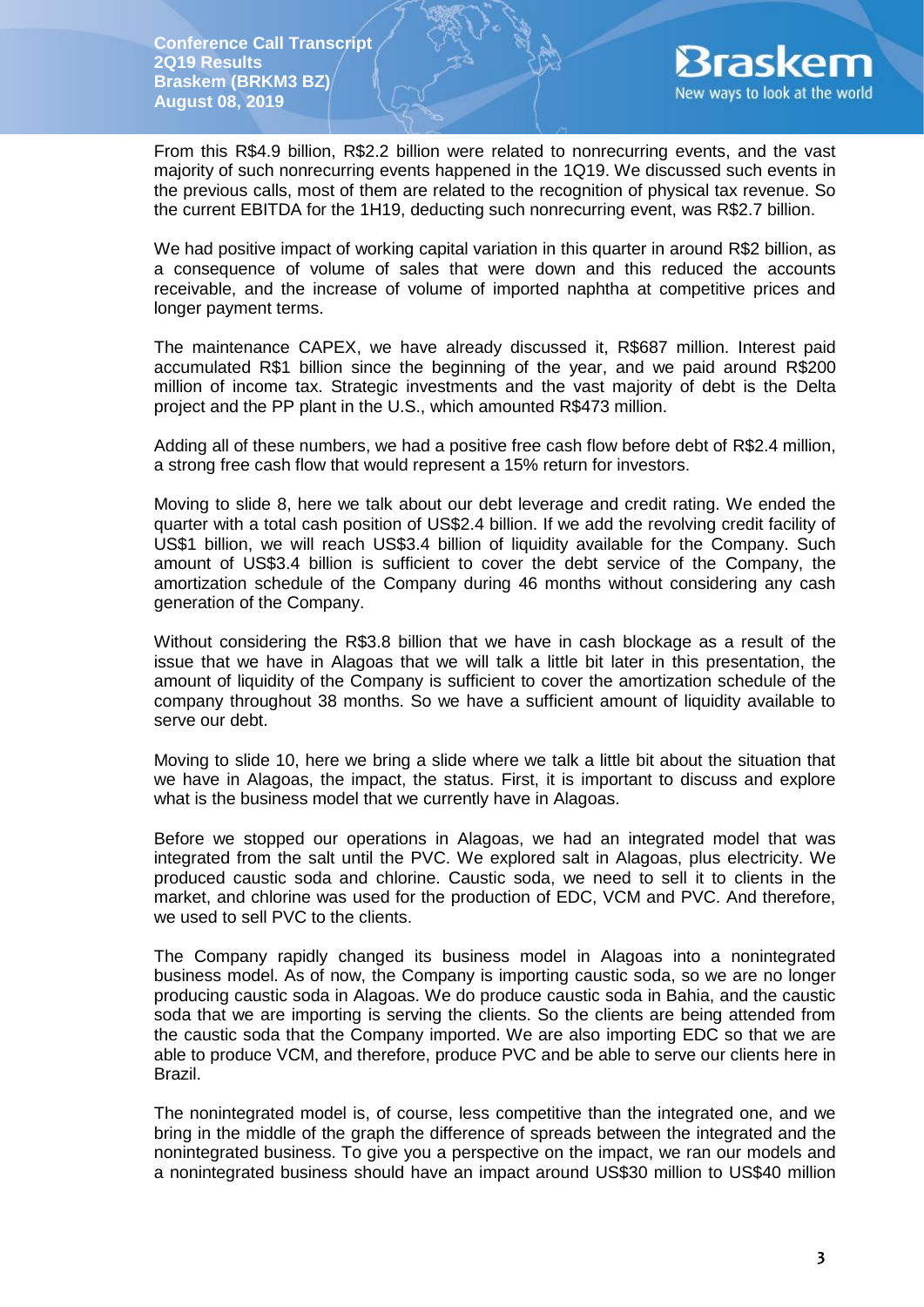

per quarter, lower as compared to an integrated model. We are working some optimization in order to reduce this impact.

On the right side of the slide, we bring some status about the situation we have in Alagoas. On the operational front, we are temporarily operating to a nonintegrated business model. We are optimizing it to reduce the impact, and we are also evaluating salt mining alternatives.

On the technical front, we are testing the sonars. We have already tested 15 out of 35 sonars in our mines, and we hired foreign and national experts, and we are conducting additional studies to really understand the situation there in Alagoas.

On the legal front, we have R\$3.8 billion of cash flow blocked. R\$3.7 billion, we are waiting for a decision from STJ on the decision to unfreeze such amount of cash, and we are also waiting on the decision on our appeal by the Alagoas court.

There was R\$2.5 billion of new request to freeze our cash by the Public Ministry of Work. The judicial decision is still pending on that front, and the justification of hearing is scheduled for August 19.

Moving towards slide 11, here we talk about the outlook for the spreads. And here, specifically, the spreads that would affect our operations in Brazil. Spreads for chemicals, we expect for 2019 to be 29% lower as compared to 2018. This is mainly as a consequence of new refineries that started up in Asia, making available more product in the market and putting the pressure on the prices of chemicals.

On the polyolefins, the spread should be 28% lower this year, and this is mainly as a result of the new PE that entered in the market, and also as a result of the slowdown on demand as a result of the trade war.

Let us move to slide 12. Here, we bring the forecast for spreads in the U.S. As you can see, the spreads in U.S. are stable, slightly higher than we expected spreads to be in 2019 as compared to 2018. The PP market is tight in U.S., the economy is hot, and there is a higher supply of propylene sustaining the price of propylene in a lower level.

We brought, in this presentation, a new graph showing the level of imports in the U.S. As you can see, in the 1H19 we already we had in the market in U.S. 16,000 tons of PP, so it is an important sign that the market is capable to absorb the new capacity, the new 450,000 tons capacity that the Company will start up in 2020.

Moving toward slide 13, here we bring the margins in Europe. Unfortunately, the margins should be lower in 2019 as compared to 2018 as a consequence of the slowdown in the Eurozone, especially to a weaker performance of the auto segment. The spread should, of course, be lower as well in Mexico because of the new capacities that are still coming online in the region.

We are getting to the last slide of our presentation, and here we bring a comparison about what we previously estimated for our EBITDA in the 1Q19 and what is our current estimate for 2019.

We have not changed much our view in terms of international spreads. From May until August – May was the time where we had this conference call last time – the spread has not changed much, so we are not expecting any huge impact in terms of spreads.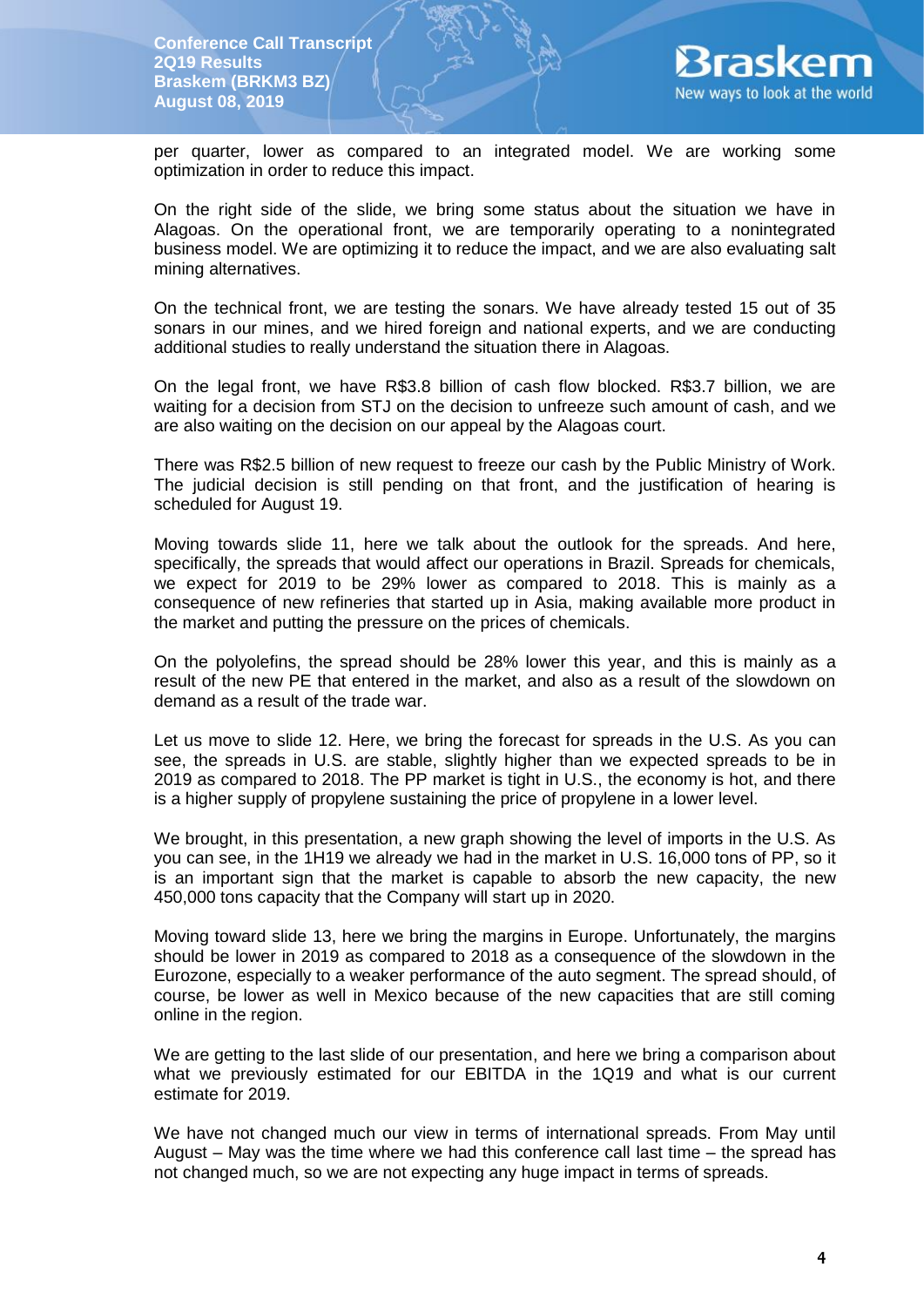

Utilization rates, we are not changing our perspective on that. However, demand should be a little bit lower, the growth of demand. The GDP in Brazil has reduced from 1.5% to 0.8%. We have not changed our expectation of growth in Europe, the GDP. In the U.S., in fact, it has increased from 2.3% to 2.6%. And in Mexico, the GDP that was estimated to grow by 1.6% was reduced to 0.2%.

We are not expecting any important change in our EBITDA, in our current view as compared to the view that we had in May.

So thank you very much. Let us move now to the Q&A session.

### Questions and Answers

#### **Gustavo Allevato, Santander:**

Good afternoon. I have a couple of questions. The first one is regarding the cash flow generation. We noticed that there was a revenue anticipation of R\$500 million. I would like to understand what is that. And also, the supply account, we know that was a significant improvement. Can you explain...

#### **Fernando Musa:**

Gustavo, sorry to interrupt. Can you speak up a little bit?

#### **Gustavo Allevato:**

Okay. On the cash flow generation, I would like to understand the R\$500 million regarding revenue anticipation from clients, and also, what drove the improvement in the supply account in the 2Q. This is the first question.

The second question, when do you expect the updates for the 20-F? It seems we are two months before the trial in New York.

And third, and the last point, and also regarding the Alagoas issue, you mentioned that there is a trial on August 9. So regarding the potential resume of the operations and potential liabilities, what is the status of the negotiations with the local authority? Thank you.

### **Fernando Musa:**

Good afternoon, or good morning for some of you. Gustavo, thanks for your question. I will start with the last one, and then I will ask Pedro Freitas to address the two others.

On Alagoas, I would separate it. There is a series of legal discussions that will take its necessary course. On the operational side, we have been working on a series of alternatives to move salt, which is the feedstock necessary for the chlor-alkali plant into the Maceió sites.

Today, we are operating under a nonintegrated model importing EDC for the PVC plant, importing caustic soda to serve our clients in Brazil, while we investigate and assess the alternatives to bring salt.

The expectation for full return of the chlor-alkali plant is being assessed. It is something that will take several months to be decided/implemented given that we basically have two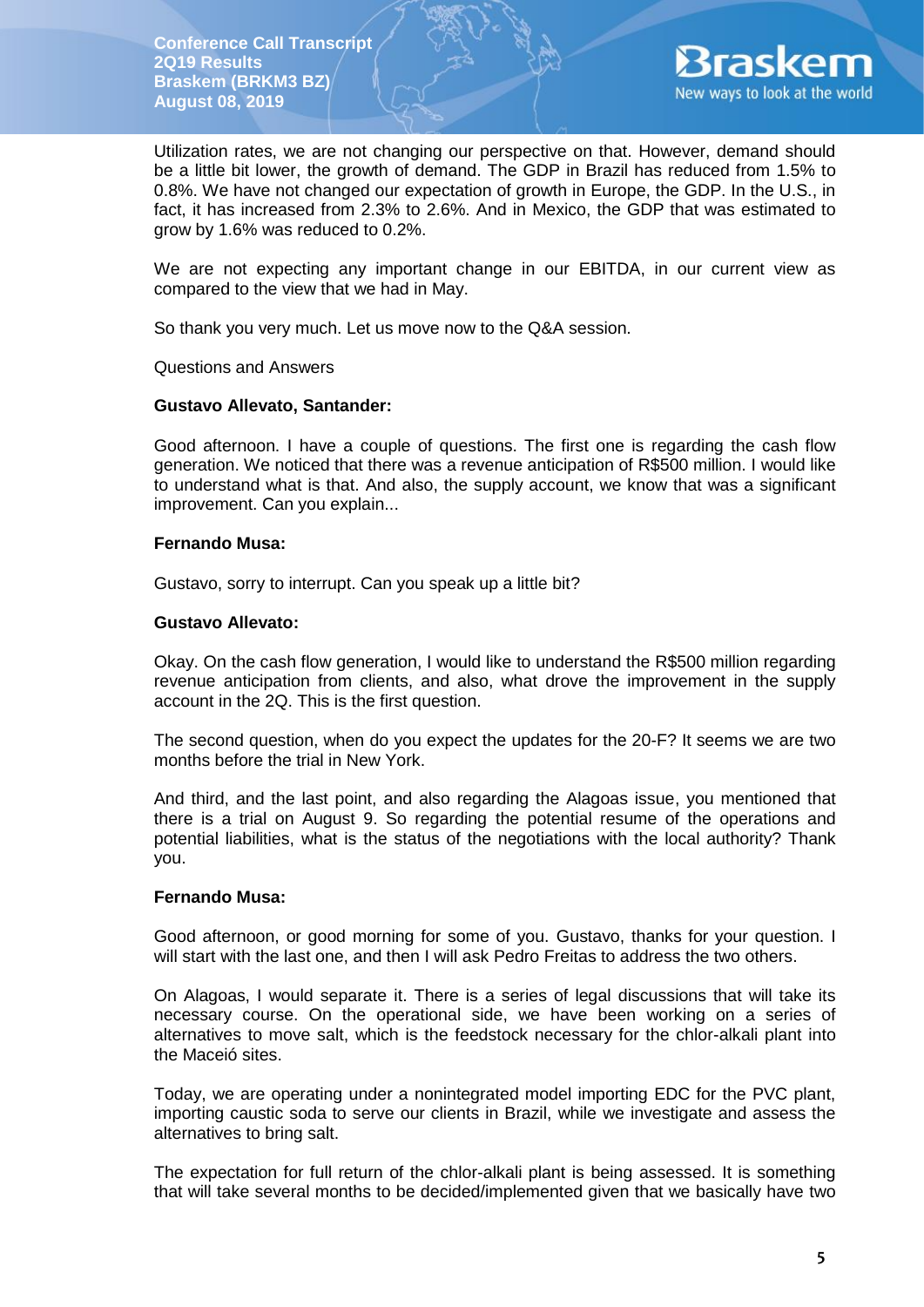

alternatives. One, is bring salt from another region, and the challenge for that option is developing the logistics, i.e. receiving and moving the salt into the site; and second, doing some investments to mix the salt with water to create the brine that goes into the industrial process.

The second alternative is find another region close by in the Alagoas state where there is no population close to the area where we could resume the mining operation. This would require licensing for the extraction process and the construction of a brine pipeline to move the brine from the salt extraction sites into the industrial plant. This has the licensing timeline plus the building the brine pipeline timeline.

Both of those alternatives are being evaluated, and we do not have a definitive timeline yet, but this is something that will take several months to finalize the studies and start implementation.

Pedro, do you want to address the...

## **Pedro Teixeira:**

Yes. On the 20-F, we have been working very hard to adjust and analyze the internal controls, as we have been communicating for the past two quarters. We are getting closer to wrapping up the issue.

I think we are working well. Of course, there are things outside of our control in this process, but we should be ready to file the 20-F before the hearing that we have at the NYSE, which is set for October 17.

On the cash advance, or the revenue advance, we have sold the rights that we have in a commercial contract on a nonrecourse sale of those rights. We have an obligation to supply this product, it is a regular commercial contract of the Company, and we basically sold the revenue rights under that contract upfront. That is the point that you raised on the cash advancement.

### **Fernando Musa:**

And on the supply side, we have been managing the choices around supply of naphtha to manage not only profitability, but also working capital impact. And typically, these decisions have different outcomes, depending on price point and cash flow generation.

In the 2Q, we ended up with 35% of the naphtha being bought from Petrobras, which we pay at sites, so there is no working capital financing, and 65% from imports, which, going back several years, we would see the exactly opposite, 2/3 being acquired locally from Petrobras and 1/3 being acquired from foreign suppliers.

### **Pedro Teixeira:**

On the supply side, we also see an increase because the compound impact of the price of naphtha, the international market, which increased by roughly 10%, and also currency translations. So we also see those impacting there.

But the main one is the increase in naphtha imports, which have a longer payment terms, we are able to retrieve from our suppliers.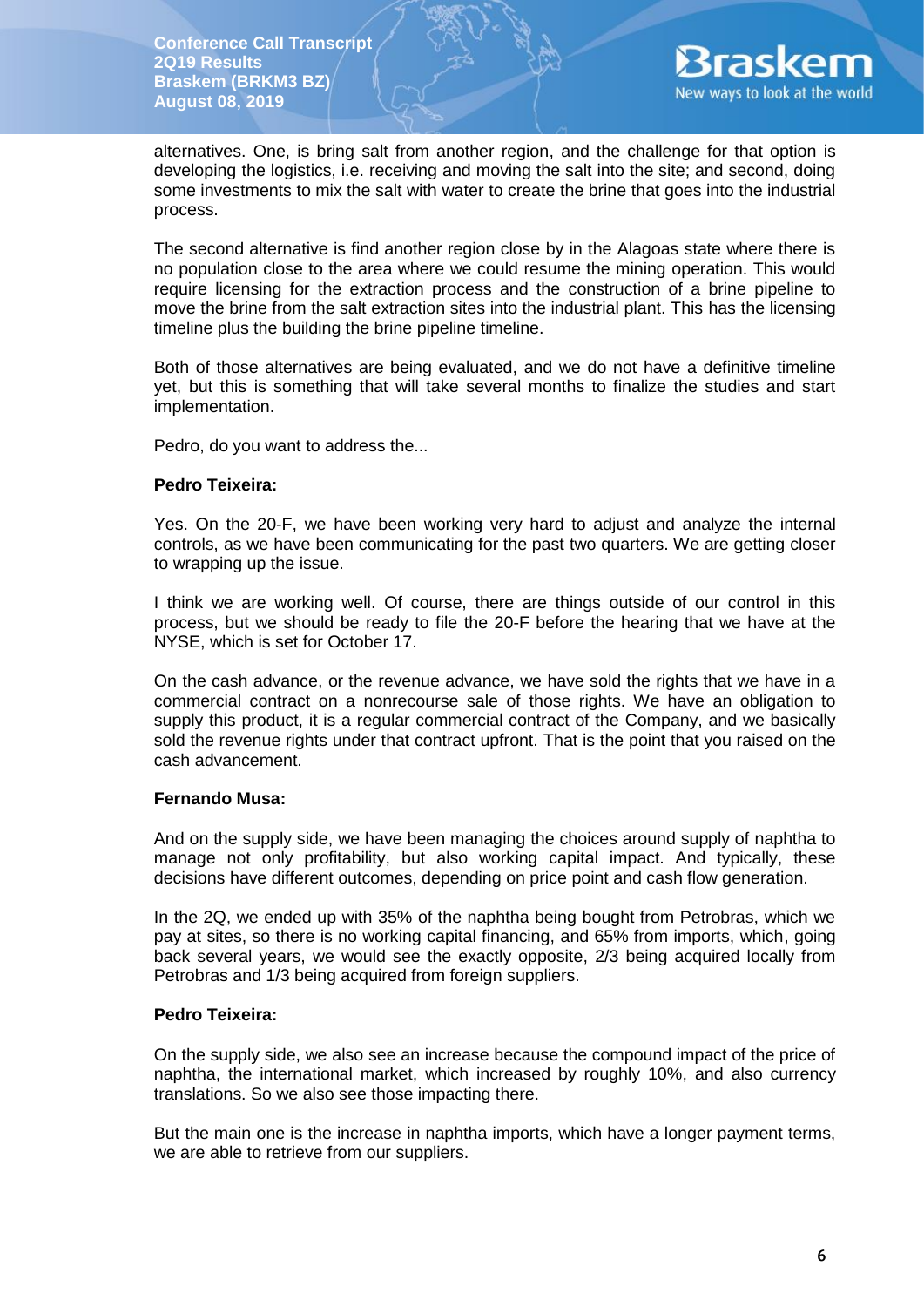

## **Gustavo Allevato:**

Okay. Clear. If I my do a follow-up, I just want to understand, how much more does the Company pay for the imported naphtha compared to Petrobras naphtha? I know that is a decision not looking just for profitability, but also looking at the working capital. If you could give us some color, just to have an idea for our forecast.

### **Fernando Musa:**

The imported naphtha is not necessarily more expensive. We have multiple suppliers. The quality of the naphtha is a relevant factor. Some cargoes might have quality that could benefit the production of propylene, others will have a lower use on propylene, as an example. So the choice of whom we buy from and the value of it is also impacted by the quality of the naphtha, the intrinsic specs of the naphtha.

Your statement that the imported naphtha is more expensive than local naphtha is not necessarily true every single time. It will depend on where we are buying from. We have some shorter contracts not as long as the Petrobras contract, but one or two-year agreements where it has more logic. Sometimes we will buy on the spot, so you have opportunities when the market is very long. So it is a very diversified portfolio.

As I said, we look at both the cost and the flow to assess the decision from a financial point of view. But a big component of the choice is the quality, the source, the cargoes to help us optimize logistics and optimize the production at the crackers here in Brazil.

## **Gustavo Allevato:**

Very clear.

# **Luiz Carvalho, UBS:**

Thank you. Basically, two questions here. Last year, we discussed about what would be the recurring EBITDA levels for the Company, and now we are seeing, as you just mentioned in the presentation, lower demand in China, Mexico and Europe, higher capacity still coming from U.S., potentially maybe lower import tariffs and the rate. And, in Brazil, FX rate is below 4, and we are also seeing lower domestic margins, which we are going to discuss a bit in the second question.

Every single point if we look at the environment today points to a new level of EBITDA for at least 2019 and 2020. We were discussing between US\$3 billion and US\$3.5 billion last year, and now potentially we are pointing to something, on a recurring basis, close to US\$1.8 billion to US\$1.9 billion. So I saw that you announced the CAPEX, but I would like to know what are the other measures that the Company might take to address or to face this challenging environment that we see ahead.

The second question is a bit more on the domestic front, and also in Mexico. We saw the EBITDA margin dropping from 18% to 6% year-over-year, while, at the same time, you kept the market share stable and also increased the exports by 10%. In Mexico, EBITDA margin dropped from 57% to 32%, potentially on a lower utilization.

I just would like to understand, what is basically driving this lower EBITDA margin? Is it just the lower spreads? Or higher competition? Or you basically have to lower the prices to keep the market share in Brazil? Just try to get a bit more color in the strategy of the Company to face this higher competition as well. Thank you.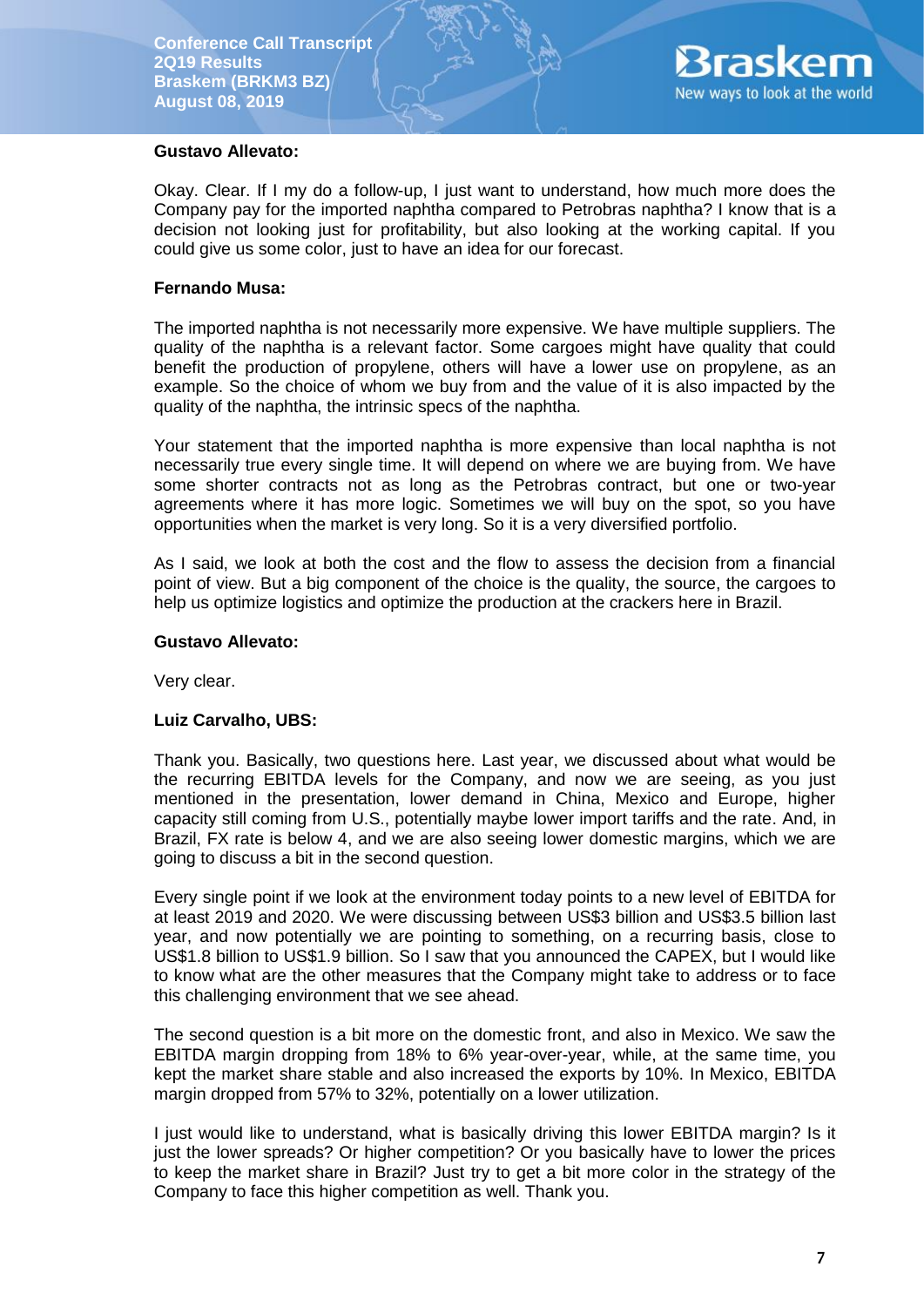

### **Fernando Musa:**

Thank you. On the first question, clearly, we are facing a more challenging external environment from a petrochemical spreads point of view, but also a lot of uncertainty from an economic growth point of view, especially driven by the China-U.S. disputes that is having repercussions in multiple other regions as well.

As you mentioned, we are, of course, analyzing and reflecting this into our planning. The first impact is the revision of the portfolio of projects and the assessment of projects that had been far off in a scenario where we would see recovery of the spread cycle sooner compared to what we see today. This probably do not make that much sense. So we have been flipping from capacity growth/improving reliability of supply projects to more cost savings and productivity type projects.

So part of the reduction is this conceptual change, which put some projects on hold, and it takes a while for us to reprioritize and start working on the other projects that have a different type of impact.

The first answer is not only we are cutting down the CAPEX expected for this year, and probably for next year, we will adjust the level towards our expectations for next year, but the intrinsic portfolio. The portfolio should have a different type of impact with more projects focused on cost savings, be it fixed cost, variable cost at the plants, etc.

On top of that, we have been looking at a series of other initiatives towards process improvements, efficiency and effectiveness in the business processes that we have been looking at it for quite a while in the quest of improved performance. The current scenario is accelerating due to those processes and decisions. We should see these impacts coming to hit the bottom line in the next few months.

There are several examples that I could mention, including investments in new digital tools that are leading to improved operation at the plants through modeling and use of these models into how we do quality control, reducing the number of people in the labs and the number of samples that we need to take up from the process; use of robotic process automation in the shared services areas that has led to the reduction of the number of people necessary for transactional operations. These are two examples that we have been working on and now are accelerating to have those impact.

On top of that, we have a new project coming online on 2020, which should help the new PP plant in U.S. We will have additional capacity, it is going to provide us with improved profitability once it starts.

And one of the key challenges from an operational point of view that we have been facing is the development of ethane in Mexico. We will be looking at ways to improve that supply, both working with PEMEX, improving its ability to serve us, but also working on alternatives for us to reimport directly, which would help us, but also, if we make a new infrastructure for imports viable, it will help PEMEX as well in its management of its production and supply of ethane in the country.

So a series of activities, trying to incorporate this cycle perspective into the decisionmaking of the Company, in capital programs, in process improvements, structure, number of people, etc.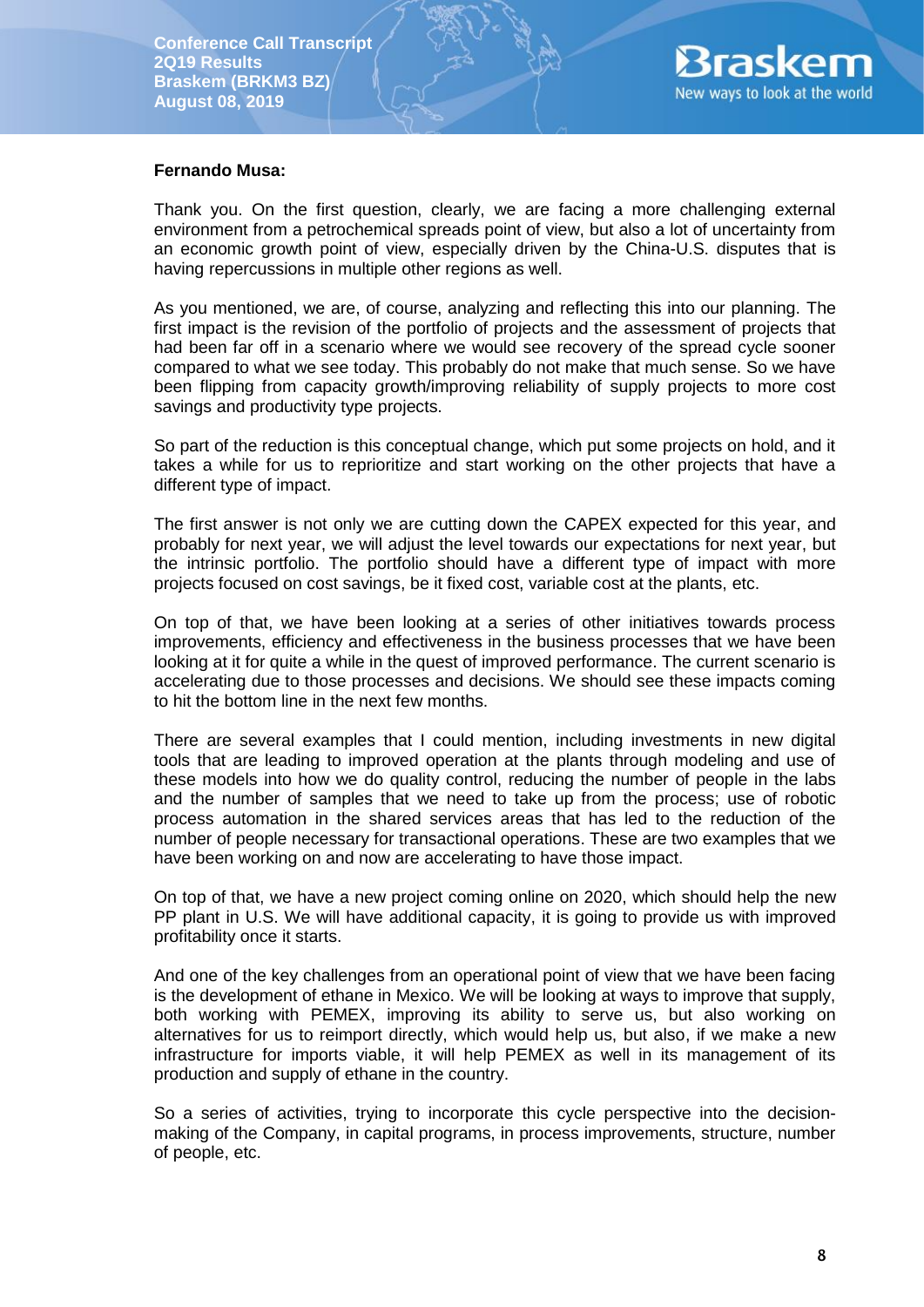

As far as the margins are concerned, it is mainly the global spreads. We do have a series of -- relative to Braskem's size – smaller internal operational issues. The supply issue in Germany is one example, the Alagoas plant being shutdown is another example.

Every year we have a series of internal or external factors. Like last year, we had the truck drivers' strike in Brazil that created some challenges; we had, in the summer, the low brine creating challenges for production in Germany. So a key driver of the change in margins is the global spread scenario for our industry.

### **Luiz Carvalho:**

OK. Thank you.

## **Petr Grishchenko, Barclays:**

Good afternoon. I have some questions on the asset freeze and the judicial deposits. Can you provide an update on the last piece you mentioned earlier on the call about R\$2.5 billion potential freeze? And how do you expect liquidity to be impacted if this goes through? Also, I just wanted to confirm the US\$2.5 billion liquidity that you mentioned, that still includes US\$1 billion of frozen assets? Any color on that end would be helpful.

## **Fernando Musa:**

On the asset freeze, just to recap where we are, today we have R\$3.8 billion of our accounts frozen by the courts here in Brazil. The R\$2.5 billion is another lawsuit or process in the courts that was started more recently on the same facts by a different part of the judicial system in Brazil.

This one follows a separate and different process. We do not expect this to happen. It is a representation of the current status, which is an ask by the prosecutor of those freeze. But the underlying fact is the same one that led to the current freeze, which we are disputing in court, and we will do the same with that one. We do not see this happening.

We will still have to see it plays out. Our legal actions have been always to discuss in the courts the underlying facts to start with and then provide the necessary guarantees to the courts. If in the future, there is any culpability against Braskem proven in courts, we have the ability to face it from a financial point of view. There is no need for those account freeze, especially given that we have provided alternative bonds to the courts that could provide that "insurance" to the legal system.

So yes, it is out there, the lawsuits. We do not expect this additional freeze to be granted, given that it is the same underlying factor, and there would be no need for guaranteeing it twice.

On the liquidity issue, I would let Pedro to address.

### **Pedro Teixeira:**

Today, with the cash freeze, we are still able to operate normally. We have made some adjustments in our cash management so that the cash is at the right places in our system. But we are able to keep operating normally, and the cash freeze does not create any limitation on our ability to fulfill our obligation.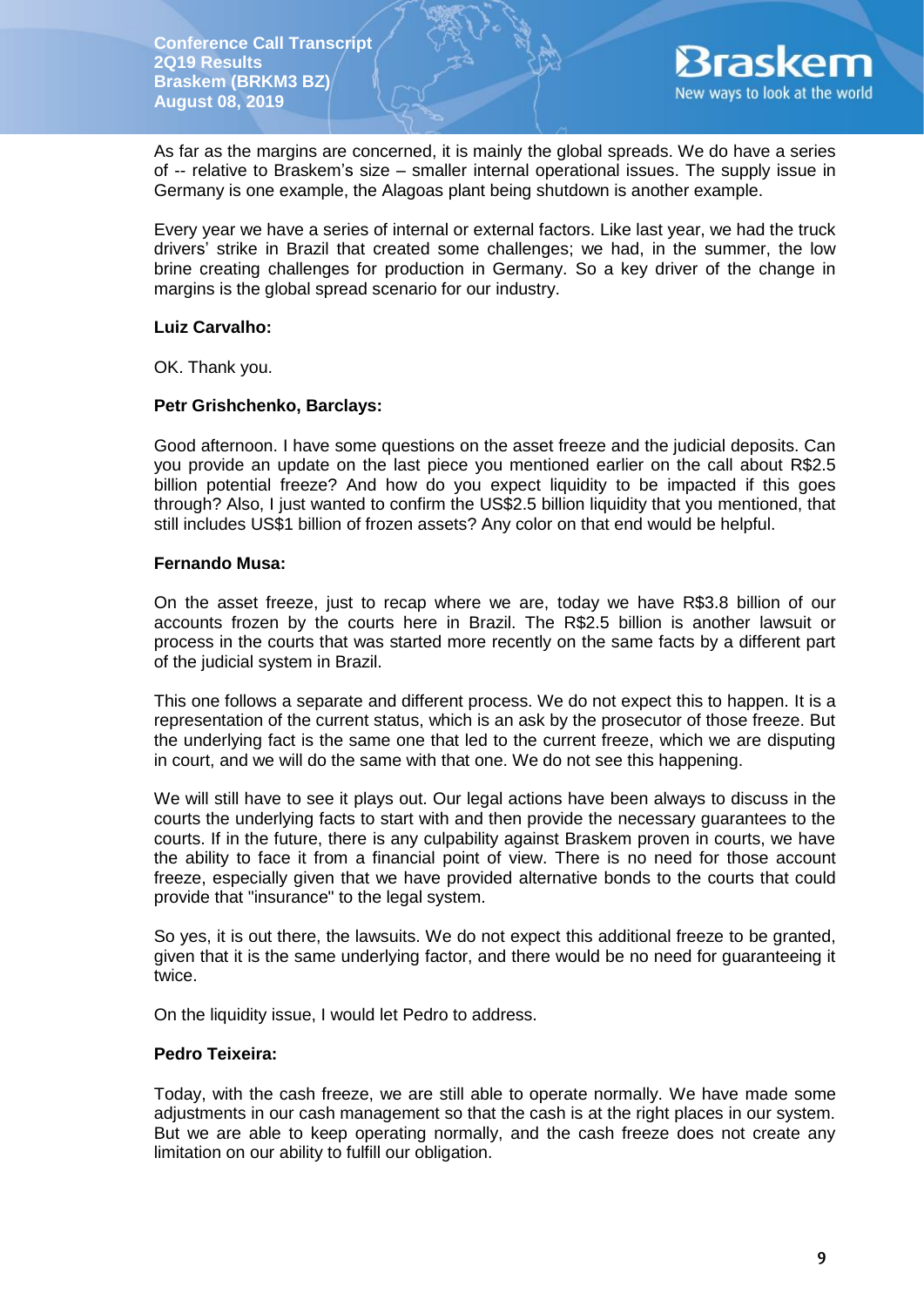

We also have a revolving credit facility of US\$1 billion, which is undrawn and which we can use at any time. It is a revolving credit facility that is extending until 2023. The one that we have right now was contracted with a pool of banks last year.

I think it is important to see that even considering the cash blockage that we have right now, we have 38 months of debt coverage in our cash. So again, the average term of our cash is close to nine years, and we have a very conservative liquidity policy. Even with close to US\$1 billion locked, we do have 38 months of debt coverage.

## **Petr Grishchenko:**

Okay. Also, maybe following up on that Alagoas issue that been already discussed, has there been any update in terms of the timing for the studies? And when do you expect the reviews to conclude?

## **Fernando Musa:**

We are focusing the studies towards providing more information to address the issue of what needs to be done so that the people who had to be removed from their homes can go back home safely.

There are two types of studies. Some of them try to understand what is happening with soil, and therefore, with the structure's surface. The other type of studies is interpreting this and looking for the solutions to understand the risk and to address the risk for that. This is something that happens in phases. As we get new information, we process those and adjust the course of action.

So we do expect that over the next few months until the end of the year we will have way more clarity on both topics, so that we can discuss with the relevant authorities our point of view so that the actions that might be necessary for the population to be comfortable with what is happening, understand what is happening and for them to be able to go back to their homes are addressed correctly.

There is no definitive timeline because some of those studies will lead to, potentially, for example, engineering studies in how to implement a certain engineering solution for a part of a neighborhood. Since we do not have clarity on all those potential "solutions," it is hard to give a total time line for when these will be designed and implemented.

We are working on, and my expectation is that by the end of the year we will have way more clarity than we have today, which will be good for the population, but also for us, given the impact that this clarity will have for the operations of Braskem, but also for the legal process that is going on in parallel.

### **Petr Grishchenko**

Got it. That is very helpful. And maybe switching gears, can you perhaps provide an update on the status of the controlling stake? Do you have any idea on the timing when the final ruling can come out, whether Odebrecht's allowed to keep shares? And whether you think this could impact your deliberations on dividends?

# **Fernando Musa:**

I will give you my current understanding of the situation of Odebrecht. We do not have direct actions to it, and we do not participate in this process. Our current understanding is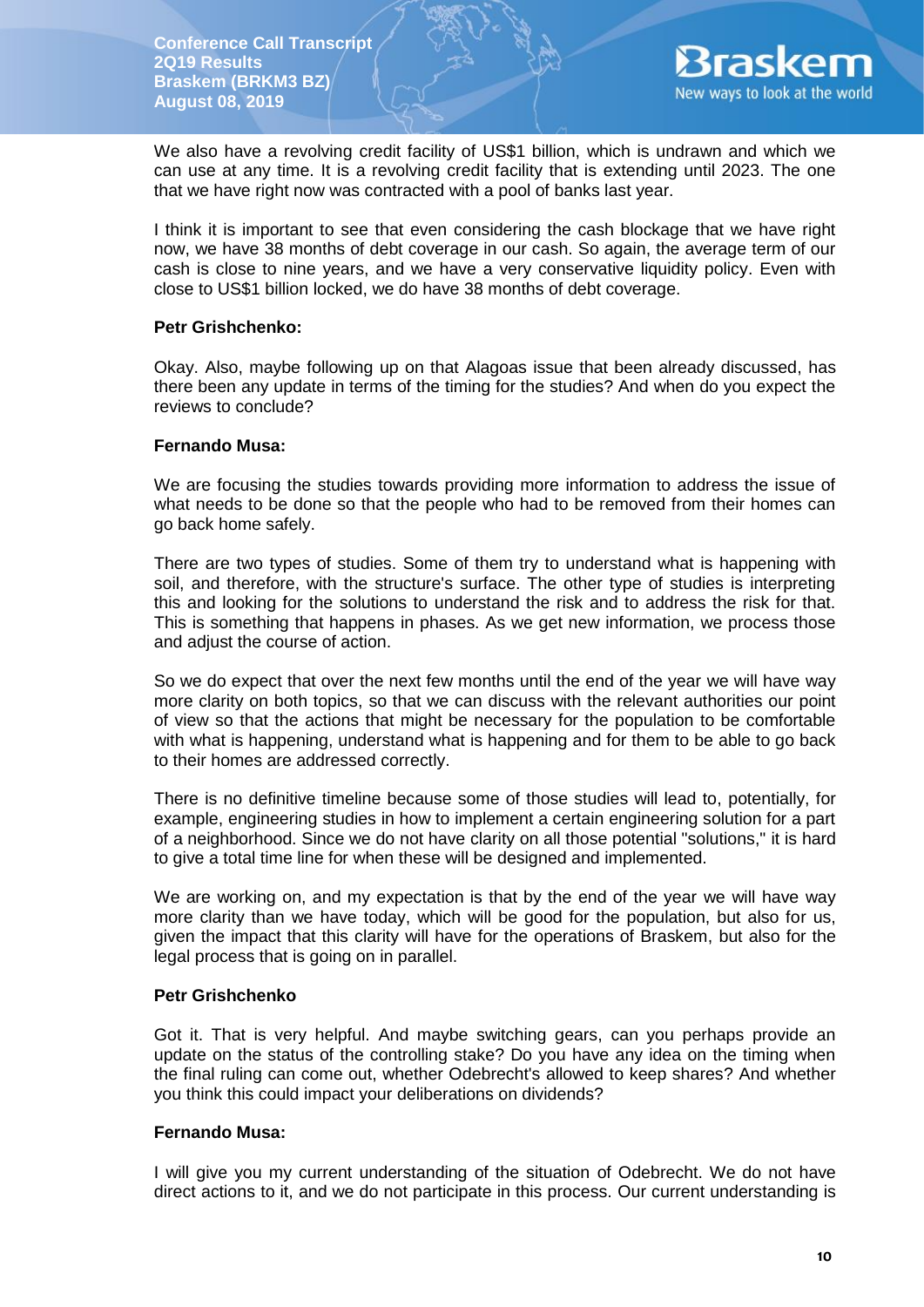

that Odebrecht filed for *recuperação judicial,* which is something similar to a Chapter 11. It is not exactly the same, but similar to Chapter 11 in the U.S. Under that process, they have 60 days to present a plan to their debtholders on what they plan to do and for the restructuring of the Company.

The Braskem shares have been given and guaranteed to debt. That is not included in the Chapter 11 procedure formally. The filing done by Odebrecht asked the court to consider it as a relevant instrument for the restructuring of the overall holding company. The judge granted something towards that line in the standstill on the bank's ability to exercise their guarantee. The banks went to court and disputed that.

So my understanding today is that if the banks that have that guarantee would exercise their guarantee, they could do it. They have not done it. So I assume that the banks and Odebrecht have been discussing this process and are trying to find a solution that will address the needs and constraints of the two processes.

In a concrete term, today, Odebrecht owns the shares. They are not part of the Chapter 11 formal restructuring. The banks that have that debt have not exercised any guarantee, and therefore, the political rights, the economic rights have not changed compared to previous discussion.

The dividend discussion has another logic and has nothing to do with that, given the situation that we faced that created an unexpected situation that was not seen before in the country at our judicial system.

Here, we were not able to discuss in the general assembly the dividends. Now, the Board and management, we have been discussing given the petrochemical scenario and the legal situation around the Alagoas geological issue. We have been discussing what to do with the dividends, and we should have a decision in the near future on what to do with dividends. This has no link to what is happening with Odebrecht.

# **Pedro Teixeira:**

Just to complement, if we look at our commercial relationship with Odebrecht, we do not have any meaningful receivables from them, so there is no exposure there. And also, we do not have any cross-default or cross-acceleration clauses that would trigger an acceleration of Braskem debt because of the intervention.

In a potential change of control, we would only have provisions for debt acceleration if there were a downgrade of Braskem's rating because of the change of control. But in the current situation, there is no cross-acceleration provision.

# **Petr Grishchenko:**

Sorry, I did not catch the last thing you said. Can you repeat it, please? You said the only impact you expect, what was that?

# **Fernando Musa:**

There is no impact.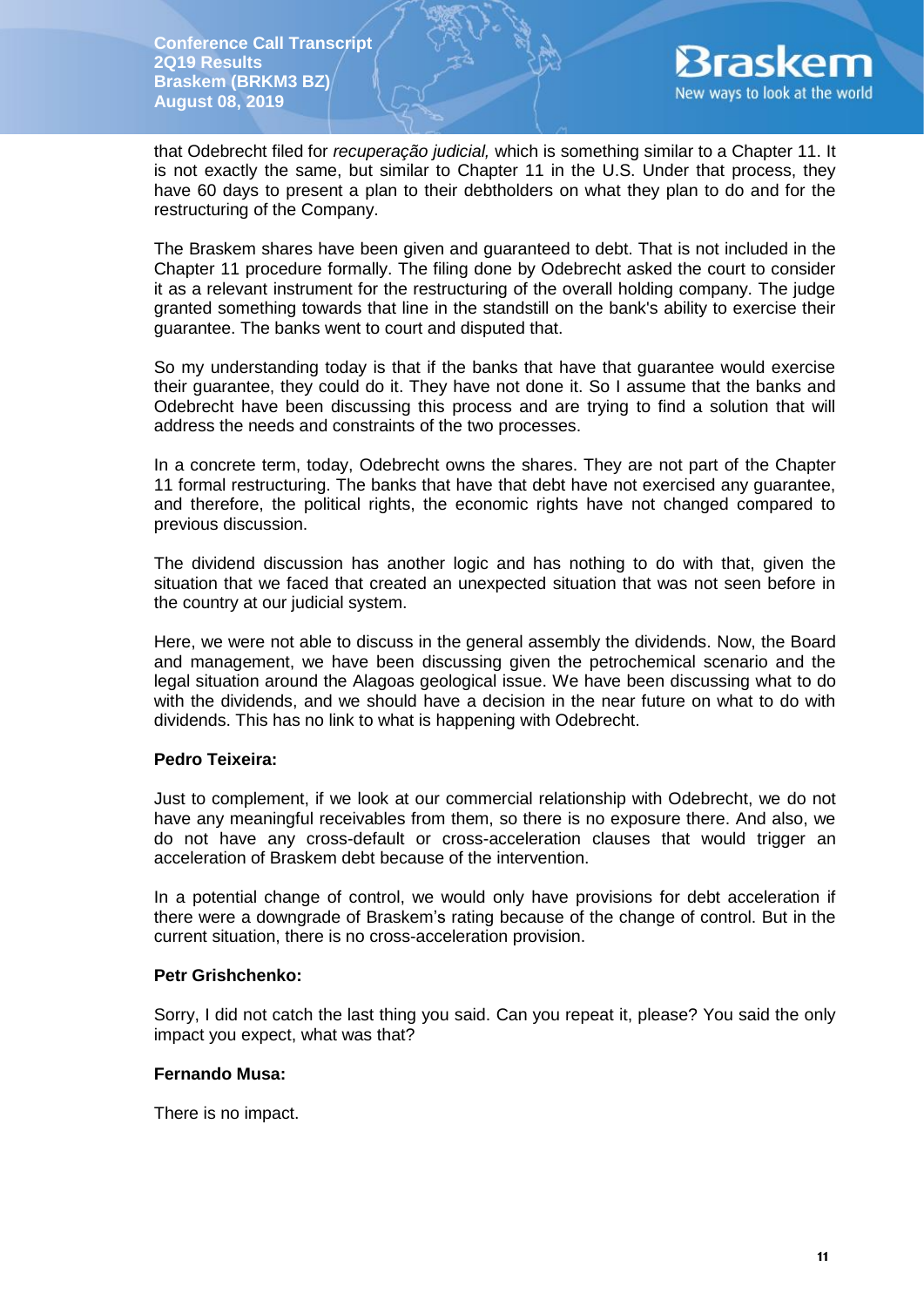

# **Pedro Teixeira:**

There is no impact. What I said is that we do not have any meaningful credit exposure to Odebrecht on the commercial side. And on the debt side, we do not have crossacceleration or cross-default provisions that would trigger any of Braskem's debt because of the situation of Odebrecht.

Our credit exposure is completely segregated. The only thing that would lead to a potential debt acceleration would be a change of control that leads to a rating downgrade at Braskem, which is not the scenario right now.

# **Petr Grishchenko:**

Of course. Got it. And maybe last question, can you perhaps comment on the Braskem Idesa? Any planning on building any importing terminal? There were some reports recently kind of discussing this. Any latest thoughts on that would be very helpful.

And also, can you perhaps mention what were the highest utilization rates at the plant during the 2Q, and if you expect the measures appropriate to pay dividends at some point.

# **Fernando Musa:**

On the imports, we are working on a couple of alternatives to support the construction of the necessary infrastructure to substantially improve the ability of the Mexico region where we are located, and where the PEMEX crackers are also located, to increase this region's ability to import. The main bottleneck would be the construction of a terminal with cryogenic tanks and the associated unloading and pipeline to move the ethane to our plants and PEMEX plants.

This is a large project, which we have been discussing with multiple interested parties on building and operating the terminal. We have more than one option for that solution. We are working very hard ourselves, together with PEMEX, because this infrastructure would be helpful with PEMEX as well and potential investors to make this a concrete project, not only a discussion. So we are working on that.

In parallel, we have been looking at alternatives that could be more short-term, maybe less efficient, less sizable, but that we could implement sooner given that building a terminal and a cryogenic tank could take a couple of years. So we have been looking at other alternatives that we are close to make viable. When those become a reality, we will of course communicate to the market. But we are working around that.

On the availability, what is the peak utilization rates, we face two challenges: first, the average utilization rates in the quarter was low. It was 72%, if my memory is correct. But the second challenge is it has been very volatile. Some days, we are close to 100%. Some days, we go to 30% availability of ethane. So it is been very volatile.

We do have some storage of ethane and some storage of ethylene that balances this volatility in the intake of ethane, but we have not seen on average anything lower than 70%. It was close to the lowest we have seen, and it is close to the lowest we expect going forward. So our view is it is 70% up that we should be expecting, and the 2Q was one where we were close to the lower balance of the ability of PEMEX to serve us with ethane.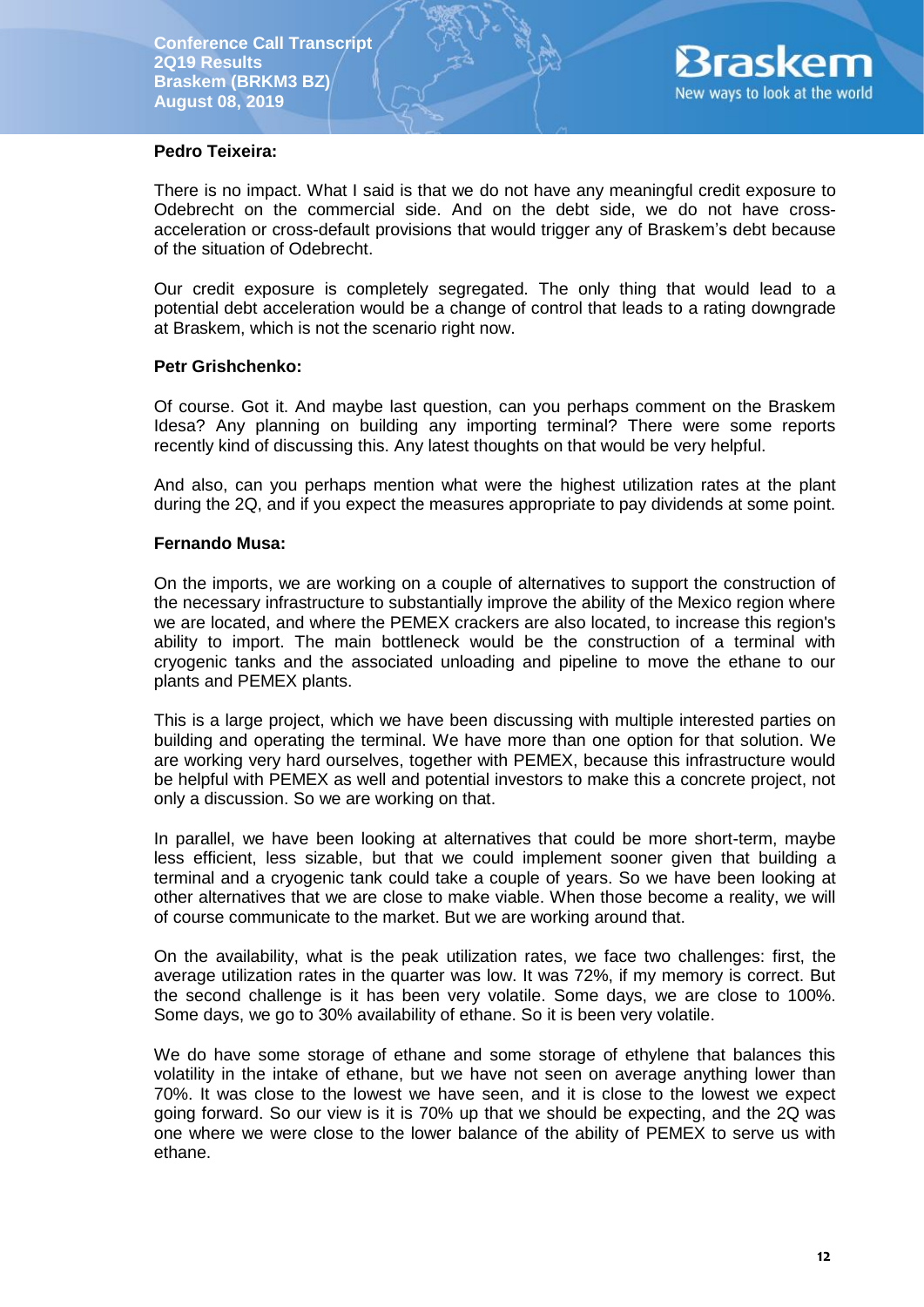

With those long-term and short-term solutions for import being implemented, the ability to supply the complex, either from PEMEX or from by ourselves, will increase, and we should see increased operating rates with imported ethane in the future.

### **Petr Grishchenko:**

Got it. Very helpful. Thank you, and best of luck.

## **Bruno Montanari, Morgan Stanley:**

Thank you for taking the question. Two quick follow-ups. One on the PEMEX ethane import infrastructure. Are the discussions you alluded to in this conference call in line with what PEMEX included in their business plan? Because if memory serves me right, they doubled the import capacity between 2019 and 2020. Or would these discussions mean extra import capacity than what they have on the business plan that they just recently published?

Second question, just to check, on the naphtha imports in Brazil, is this 65% import rate sustainable? Or should we think of it as more of a one-off opportunity you took advantage of in the quarter? Thank you.

## **Fernando Musa:**

On the import capabilities in Mexico, we know that PEMEX has its own system. They are already importing, and they have been looking at ways to improve their own ability to import through their current system. I do not have the details of their plan and what is included. I saw the same data, but I do not know if they are counting on the potential terminal that is being discussed as part of that or not.

Regardless of that, the long-term solution that we have been discussing would certainly create way more import capabilities than doubling the current PEMEX capability. So I would say it is extra.

I do not know if everything that we have been discussing is extra or if part of their improvement is using this structure, I would not know the answer to that question, but it is fair to say that we should have more import capabilities in the region than doubling the current PEMEX ability to import.

On the naphtha import, the 65%, it is sustainable. But as discussed before, it is the consequence of a series of choices that have many operational and economic drivers. It will be 65% imported as long as those drivers lead to that decision. We have proved over the last several quarters that our ability to import needs to improve and has been improving.

The key bottleneck is logistics. We have been working on our logistics system to improve that ability, and we have been working with other owners of parts of the logistics infrastructure necessary to import, including Petrobras, to improve our ability to import directly, not depending on buying from Petrobras.

Many of those small investments and/or adaptations on how we operate terminals and tanks have been implemented in the last few months. So we can operate importing 65%, maybe even a little bit higher from a logistics point of view, from a sustainable point of view.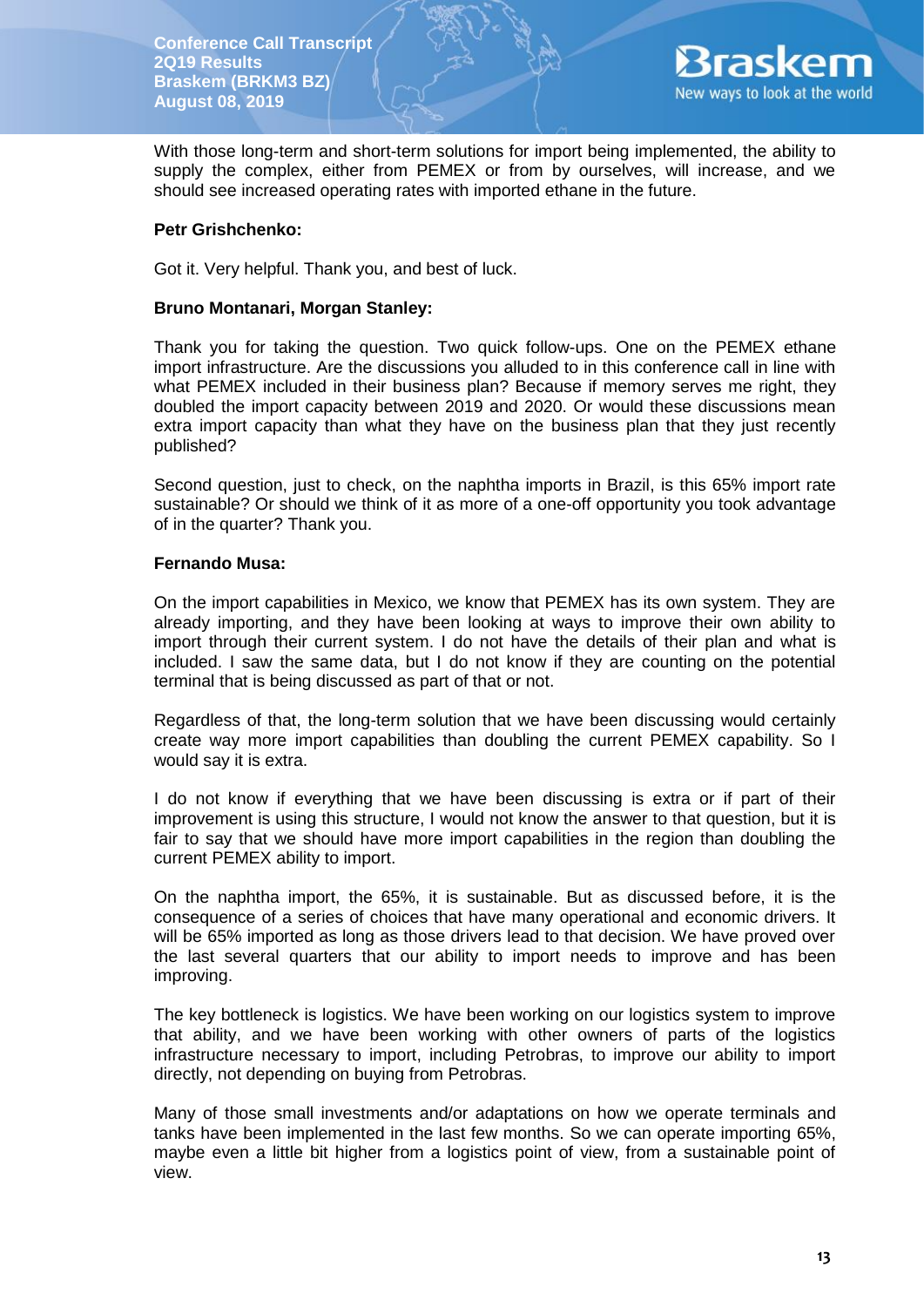

If it will be 65% or not, the economic and financial variables and the quality, which is also a big driver of the choice of naphtha and where it comes from, given the different coproducts will be produced depending on the type of naphtha; different amounts, all of them are produced, but the amounts change and can change significantly from one type of cargo to the other. Those factors will influence that.

So our key strategic move in the naphtha supply has been to create the ability to have a more diversified supply base through the development of contracts and/or commercial relationships to buy the molecule, and improving the logistics setup so that we can move it into our complexes.

Those two aspects have received a lot of attention over the last couple of years, and we are seeing the impact of it in this quarter as a clear illustration of our ability to bring more naphtha from other sources around the world.

## **Bruno Montanari:**

Great. Thank you very much.

## **Hassan Ahmed, Alembic Global:**

As I take a look at the back half of 2019, it just seems that the drumroll seems to get more and more negative with supply additions imminent, macro concerns, trade war-related uncertainties and the like. But then I start taking a look at spot U.S. markets, and they are very different from the same time last year, meaning spot ethane prices are collapsing, spot ethylene prices seem to be popping.

What is it that the spot market is seeing that corporate management is not? Through the lens of the spot markets, things do not seem that dire. They actually seem quite good. So what is going on in your view?

# **Fernando Musa:**

Nice talking to you. I think it is a fair question. My reaction would be that you are comparing two very different dynamics. One is a short-term, which is the spot, and you are focused on two products, ethane and ethylene, that honestly by themselves are completely useless. It is all about what does the ethylene become and then how is this traded?

I always tend to look at the integrated chain, and PE being the biggest user of ethylene is a key driver of this dynamic. So I would say this volatility in ethane and ethylene creates noise in the U.S. It is driven by availability of ethane that is a direct consequence of oil and associated gas and the need to extract, to respect the specs on the natural gas that goes into the pipelines and LNG.

The ethylene is all about a very thin spot market relative to the total production and consumption of ethylene in U.S.

And then, if you look at the PE export prices out of U.S., they have been under US\$900 per ton for a while. It is been a while since we have seen such a low price. And the low price is driven by the global PE supply-and-demand, expectations of the economic cycle, the spread cycle.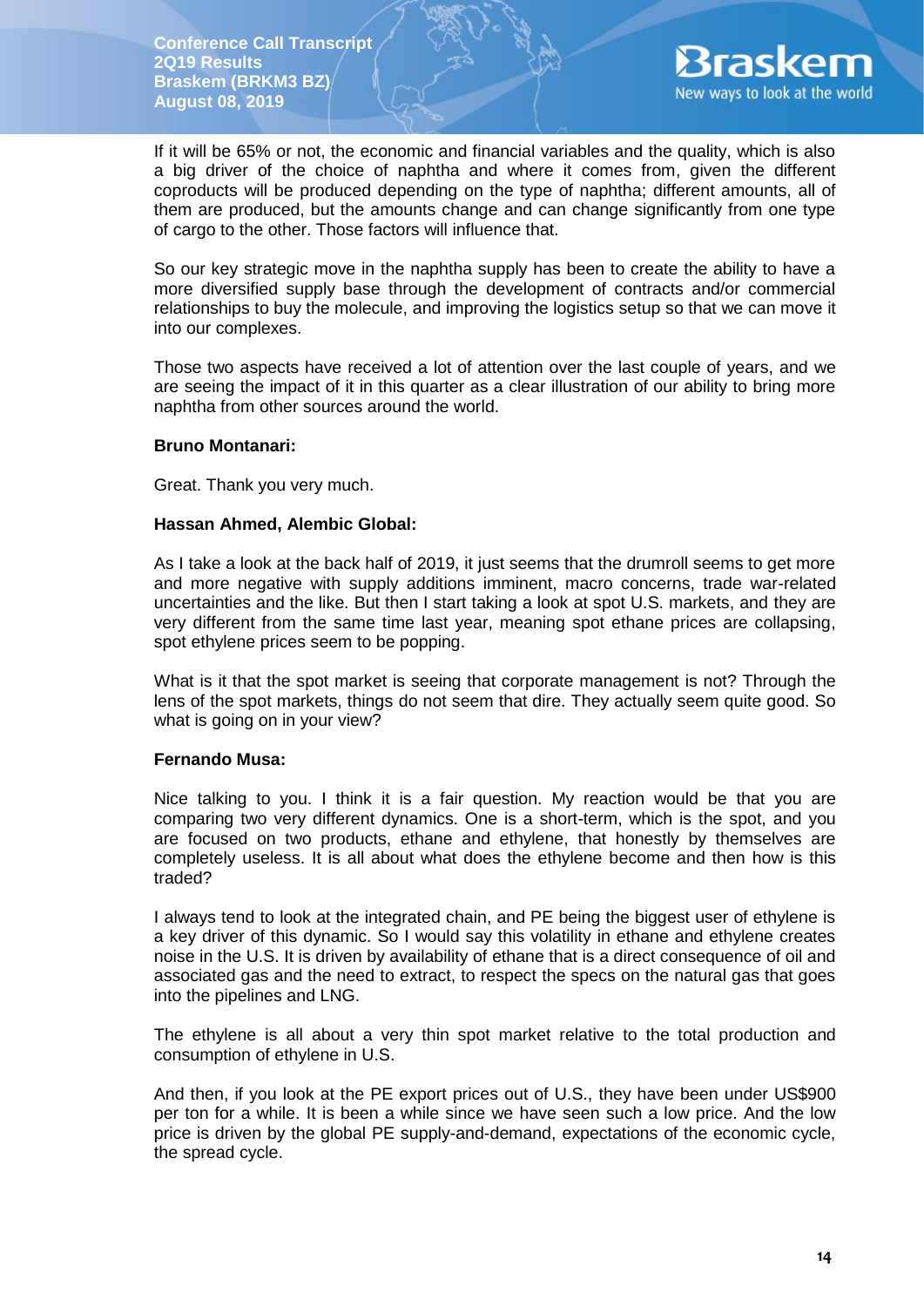

I agree with you that in the short-term we have weird phenomena. If you go to the PP chain, you will also have some of those weird phenomena between propylene and PP in U.S. and propane, propylene pricing, very weird movements happening if you look at day by day, week by week in propylene. And the PP price and PP logic globally have been pretty stable.

My view is, mid-term, it is a very challenging market because of the macroeconomic environment, the uncertainty the trade wars are creating for many value chains, the challenge that all this is creating for growth in China, the repercussion of that to other regions.

Plus, we did have a big wave of new projects being built in U.S. and also in China that are hitting the markets when growth of demand is kind of slowing down a little bit compared to negative growth. It is growing less strong, not as strong as anticipated before.

### **Hassan Ahmed:**

It is fair. It is just one of those quirky markets.

## **Fernando Musa:**

I hope you are right on your last report on an up cycle coming sooner rather than later. I would need it.

## **Hassan Ahmed:**

It is always darkest before dawn. Now as a follow-up, slightly longer-term question, every second day these days, there is yet another new headline encouraging recycling, talking about cities, states, counties, countries, imposing plastic bans in some way or form. Again, tough to analyze exactly what that will do to an eventual demand growth. But if one were to take a realistic view, or actually more than a realistic view, to the side of caution, it seems if some of these single-use plastic bans are implemented, more and more guys start recycling, at most it may shave maybe 70 bps off of global demand growth for something like polyethylene.

So my first question around that is what are your views around that? Do you think that seriously impedes demand growth going forward? Is it dropping the bucket? So that is one part. And the second part is more Braskem specific: are you guys seeing more interest in the legacy product that was green polyethylene?

### **Fernando Musa:**

This is a very relevant point, and I would frame the issue slightly different than you did. I would say the recycling is creating a new source of plastics that will be added to the plastic that comes from our current plants.

I think the industry has a challenge that we need to address the recycling, or the end-oflife issue, especially for single use. To solve that, the solution seems to be recycling, and this will lead to another source of plastic coming from the feedstock that is used flat.

So demand, given the contributions that plastic has to product performance, food safety, cost, flexibility to use, this plastic will continue to be used. And if we solve the recycling issue, demand should not suffer, it might accelerate. Total demand.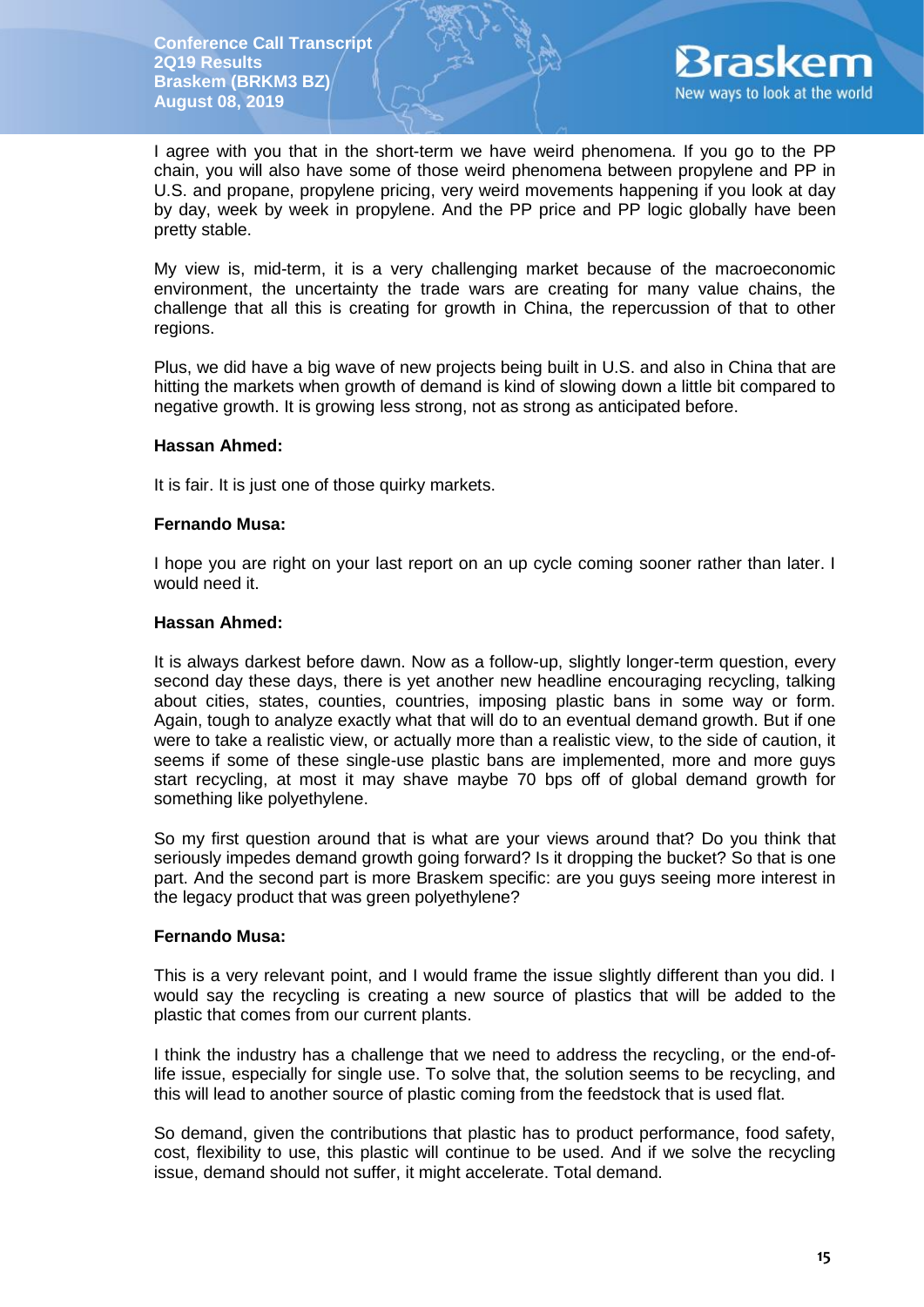

But you have a "new plant" coming from a different type of feedstock. It is not gas, it is not methane, it is not propane. It is recycled plastic. That will lead to a different type of plastics that is most likely, for quite a while, will need to be blended somehow with the virgin that comes from naphtha or from gas to have the quality performances that are necessary to achieve product quality for consumers.

So this is something that is creating a challenge and an impact because things are moving very fast, as you said. It is very easy to ban, but it is not that obvious to substitute with the same quality, with the same cost, with the same environmental impact.

Some of the alternatives that are used once it is banned end up having a worse environmental impact. So it is something that we will see as a bigger driver, but it becomes also a big opportunity for us.

It becomes an opportunity in two fronts: one is using this recycle and fostering, becoming one of the users of this new feedstock and changing, therefore, our product portfolio with this recycled resin. And also, going back to your second question, it gives a little lift to our green polyethylene – and I say a little lift because the renewable base does not address this challenge of end-of-life use. It is another aspect that it addresses, it is carbon footprint.

So if you combine recycle with virgin and the virgin being green, then you have a pretty interesting combination. So we have an advantage towards that. And we have been working around that, and this could be a differentiator compared to others. We are ahead of the game in our ability to combine recycling with regular virgin, with the "green virgin" plastics to create solutions that address different problems for different clients.

So I would not say that this is leading to increased demand for green today, but we have good expectations that the combination of those 3 type of plastics will be very compelling, and therefore we should see an increased lift coming from this.

# **Hassan Ahmed:**

Very helpful, Fernando. Thank you so much.

# **Fernanda Cunha, Citi:**

Good afternoon. I just have a quick follow-up on Mexico utilization rate. When we look at PEMEX ethane output for the 2Q, it actually has dropped very little against the 1Q. I just like to understand if are there other uptakers right now in Mexico that are leading to less ethane available for your plant? Or was there any one-off impact in this quarter that drove down your utilization rates? If you could give any color on that, I would appreciate it. Thanks.

### **Fernando Musa:**

There are two consumers of ethane in Mexico: our plants and the crackers that are owned and operated by PEMEX. If you look at PEMEX ethane production, it will be used to supply Braskem Idesa, and also to supply its own polyethylene, ethylene oxide plants, for example.

That is why it is important to create an infrastructure to import, to increase resilience of the system so that not only they can serve our contract and respect the limits of the contract, but also to give them the ability to run their plants at higher utilization rates.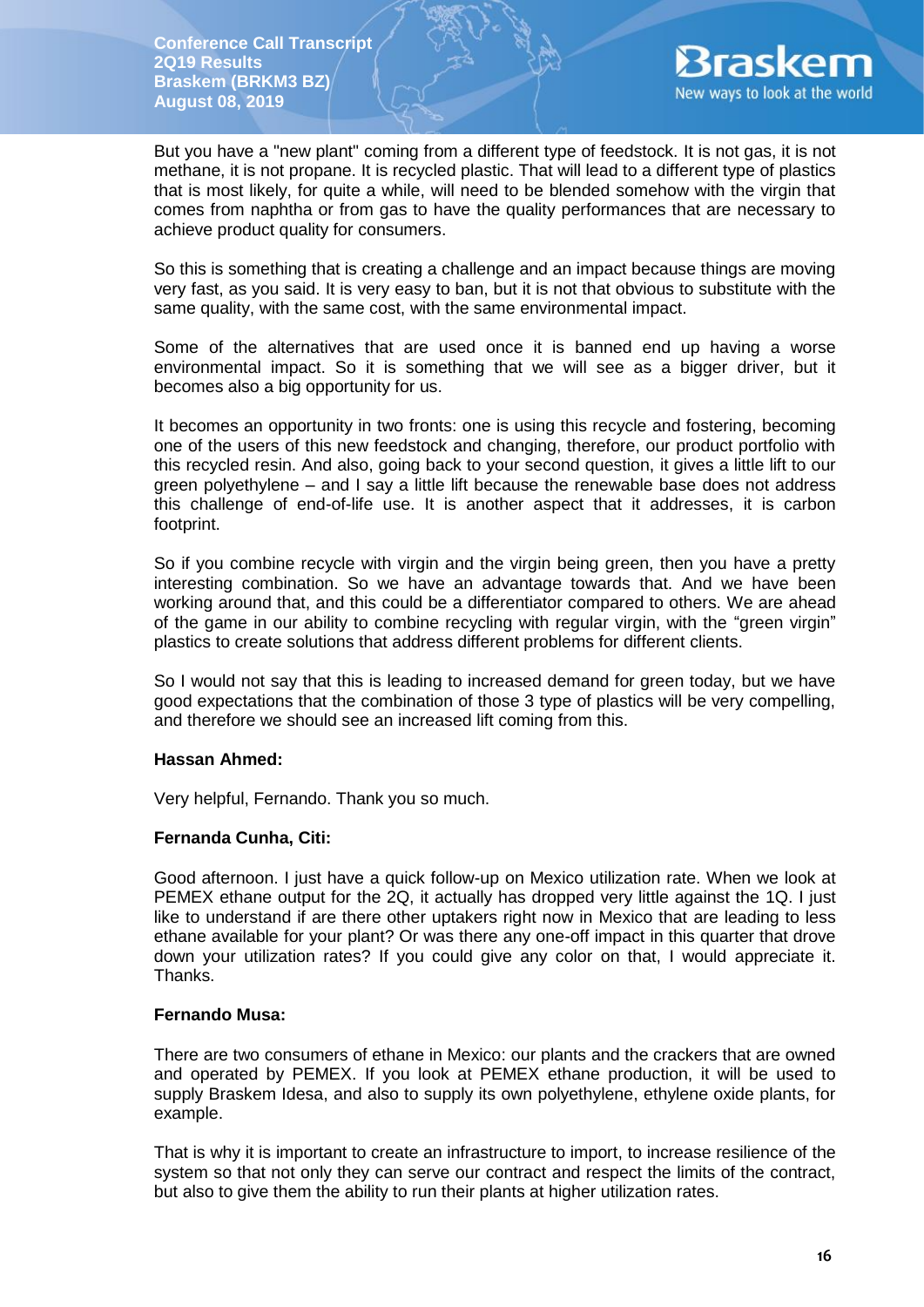

Given the structure of the contracts, if you look at how they have been operating the system, they have privileged serving us versus serving their own plants if necessary. This is not a long-term sustainable solution. That is why we have been discussing with them that jointly making an effort to create a sustainable and large infrastructure that is competitive to import ethane is going to be good for both of us. So that they can serve us better, they can serve their own plants better, while they work on improving their production of natural gas and the extraction of ethane so that they reduce the need to import. But this is going to take a while.

## **Fernanda Cunha:**

Thanks. That is very helpful.

## **Jamie Nicholson, Credit Suisse:**

Thanks so much for the call. I just have a quick question about the comments that you are making about your working capital and generating cash by upfront sales of your commercial contract. I am wondering if you could give a little bit of background. Was this a move to generate cash given the constraints on your cash? And do you expect to continue to be able to generate cash flow off of your working capital for the rest of the year? What is your outlook for being able to do further transactions along this line? And then also, just to clarify, your cash without the judicial deposit is down to US\$1.4 billion. Is that correct? Thank you.

## **Pedro Teixeira:**

Jamie, thank you for the questions. On the second one, it is correct, US\$1.4 billion is our cash already, excluding the judicial part of the asset freeze.

About the advanced sales, we do commercial agreements with clients regularly. We have different forms of payments and different agreements around how clients are going to pay us are negotiated. In this particular case, we have done it this way. Not necessarily the same structure as this one, but we do this type of agreement with clients looking at cost and the commercial interest of the Company all the time. So it is a regular tool that the Company has available for use at any time that we need.

### **Jamie Nicholson:**

And regarding working capital, do you expect that to be a further source of cash for the remainder of the year or flat? Can you give us some guidance on what you expect in terms of cash generation for the 2H19? Thanks.

## **Pedro Teixeira:**

Looking at working capital, as Fernando said earlier, we have moved towards more imported naphtha, which has longer payment terms. We may have some more renewals of contracts for new sources that we are developing. We may have some additional opportunities to generate cash from extending payment terms with suppliers.

So it is a possibility, but it will depend, as always, even in terms we have today, we look at the cost of doing that and the commercial convenience of doing that, so it is an analysis that is done and is considered as a whole in looking at the overall interest of the Company.